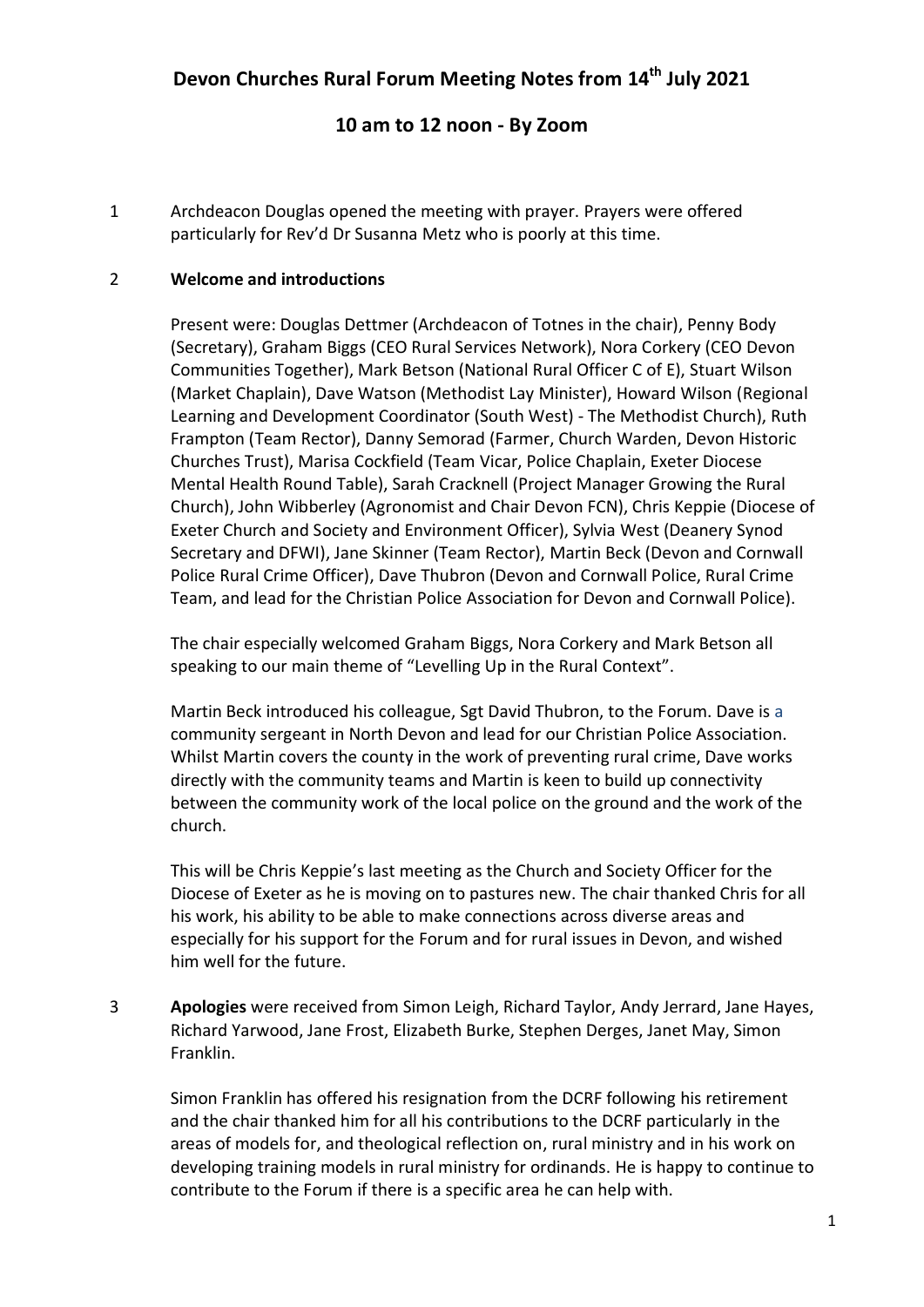Stephen Derges's responsibilities at his home church have increased significantly and he is taking a step back from the DCRF but would like to be kept informed about our work. Stephen has been Ambassador for the Arthur Rank Centre for the South West and thanks everyone for their welcome during his time on the Forum.

- 4 [Notes from the last meeting](https://www.devonchurchesruralforum.org.uk/devon-churches-rural-forum/meetings-minutes-agendas/meeting-minutes/) on 8th February were agreed.
- 5 **Matters and actions arising from the last meeting** (not covered elsewhere on the agenda).

All the links mentioned in the last meeting have been added to our website and can be found as below:

- [Prevention of metal theft,](https://www.devonchurchesruralforum.org.uk/buildings-and-bells/explore-churches/preventing-metal-theft.php) [rural crime update,](https://www.devonchurchesruralforum.org.uk/rural-issues/rural-crime/rural-crime-update.php) [downloadable lead theft](https://www.devonchurchesruralforum.org.uk/rural-issues/rural-crime/lead-theft-warning-poster.php)  [warning poster,](https://www.devonchurchesruralforum.org.uk/rural-issues/rural-crime/lead-theft-warning-poster.php) [Operation Crucible risk form for churches with lead on their](https://www.devonchurchesruralforum.org.uk/rural-issues/rural-crime/operation-crucible-form.php)  [rooves.](https://www.devonchurchesruralforum.org.uk/rural-issues/rural-crime/operation-crucible-form.php) All these will also be sent out with our next newsletter.
- Chris's presentation on ["Net carbon in a rural context"](https://www.devonchurchesruralforum.org.uk/environment/policies/what-does-net-zero-carbon-look-like-in-a-rural-context.php)
- Information on the Befriending project ["Linking Lives"](https://www.devonchurchesruralforum.org.uk/rural-issues/loneliness-and-social-isolation/linking-lives.php)

#### 6 **Main Item – The Levelling Up Agenda applied to Rural Areas**

#### 6.1 **Graham Biggs – Rural Services Network**

Graham is the CEO of the Rural Services Network and was previously the CEO of a large rural local authority – Shropshire. He retired 2009 and started the RSN with his colleague David England. Read Graham's full presentation and find the link to the Rural Services Network Revitalising Rural Campaign [here](https://www.devonchurchesruralforum.org.uk/rural-issues/rural-sustainability/)

Graham explained the structure of the RSN including 214 non local authority organisations that are part of the Rural Services Partnership – a very diverse range of organisations - this is the category of membership the DCRF has joined.

He said our rural areas face special challenges in many ways. The Rural Services Network's (RSN) initial campaign for a cross government rural strategy, aiming for equity for rural areas both in financial and policy outcomes, began in March 2019. At this time the house of Lords also appointed a select committee on the rural economy. The report sets the scene as follows:

*In their report, the House of Lords Rural Economy Committee argued that "successive governments have underrated the contribution rural economies can make to the nation's prosperity and wellbeing". In addition, the committee stated that governments have "applied policies which were largely devised for urban and suburban economies, and which are often inappropriate for rural England". The committee said that to enable the rural economy to fulfil its potential the Government should:*

- *develop a rural strategy;*
- *ensure improved "rural-proofing" is applied to all policies; and*
- *institute a "place-based approach" which takes into account the diversity of the countryside.*

A summary and link to the full report of the select committee can be found [here.](https://lordslibrary.parliament.uk/research-briefings/lln-2019-0110/)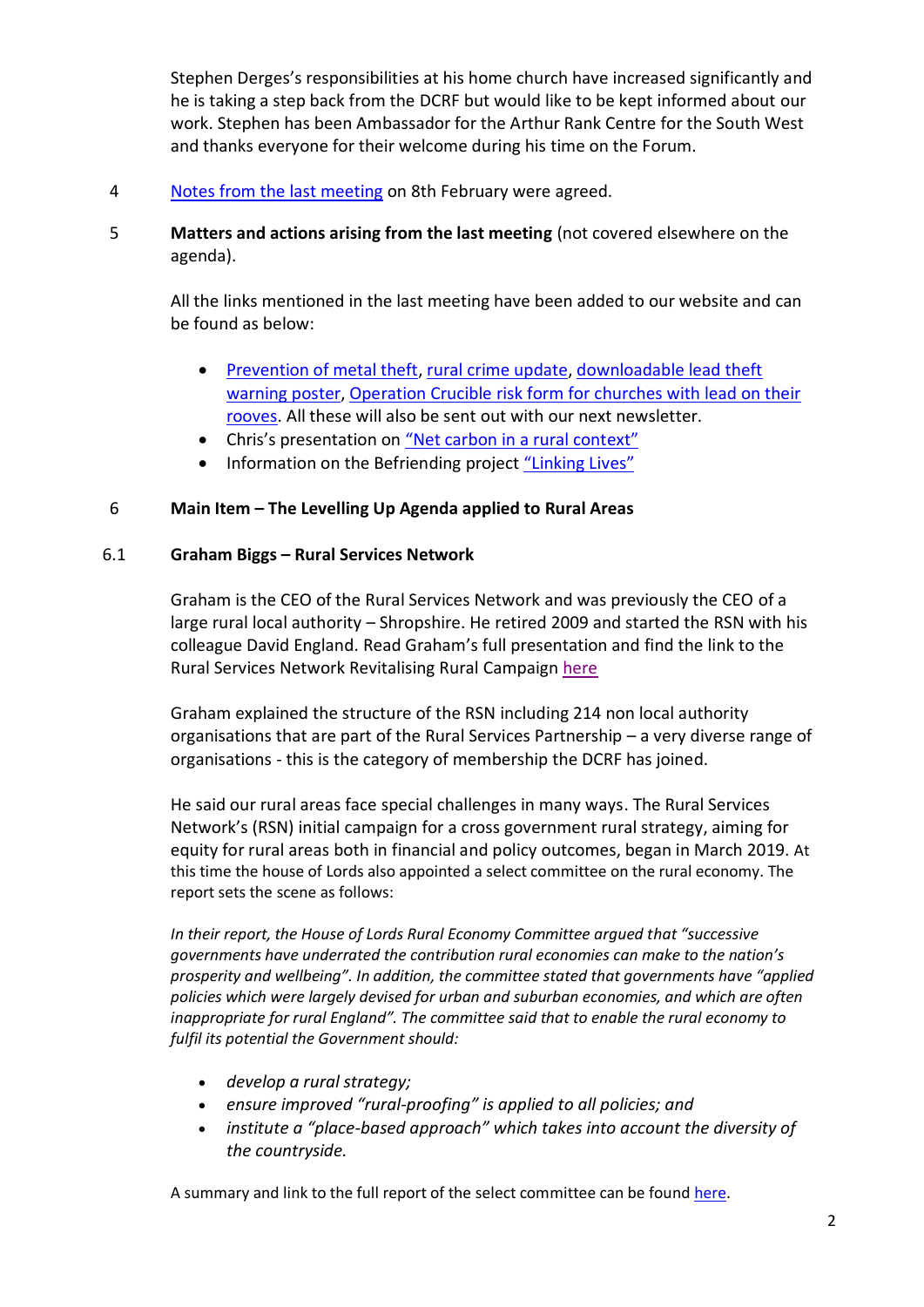The current campaign [\(Revitalising Rural\)](https://www.rsnonline.org.uk/revitalising-rural) (launched in March 2021) calls for a fairer distribution of resources and more nuanced national policies that reflect rural circumstances. It includes fourteen areas of intertwined policy (Slide 8).

Each chapter contains information about why the subject matters, the national policy context, the rural policy context, policy solutions and high level "asks" of government. Please see the Revitalising Rural links and documents (above) for details. This is the RSNs policy document for the life of this parliament.

The RSN is constantly working to raise the profile of the campaign across government and more widely, though Graham said that engagement with parliamentarians is not easy at present, especially with Covid. However, the RSN is able to respond to consultations and view the various white papers that arise through a rural lens and once something is actually on the government's agenda it is easier to engage effectively. He added that around half of the legislation announced in this year's Queen's Speech does not need primary legislation. It is therefore necessary to be aware of the progress of such items and be able to input from a rural perspective.

The campaign's policies are high level and Graham said the RSN aims to add depth and texture through case studies etc. (something the church can help with – see later). In addition, the RSN will hold a conference in September and hope to bring the campaign to life by considering how each policy area affects people in different age groups who are living with these issues in our rural life.

The Revitalising Rural documents are kept up to date with the many changes in both national and rural policy context.

#### 6.2 **Mark Betson – National Rural Officer – Church of England**

Mark is the national Rural Officer for the Church of England and is also a member of the team supporting the church's response to Covid.

He spoke about the Church of England as a major rural organisation with a real interest in the countryside and a primary focus on the well-being of the communities in which it are based. The rural church is in a unique position to be involved in local issues and can build relationships, facilitate local groups coming together and partner with others such as town and parish councils to help things to happen.

He explained that nationally, the C of E is involved in rural policy through the House of Lords where Bishop Alan Smith (Bishop of St Alban's) currently holds the rural brief. Bishop Robert (Exeter) is the national rural lead for the Church of England and as such met with Lord Benyon from Defra just last week to discuss rural concerns. The church of England also engages with policy by responding to particular government consultations.

#### 6.3 **Nora Corkery – Devon Communities Together (DCT)**

[Devon Communities Together](https://www.devoncommunities.org.uk/~devoncommunities/welcome) is the Community Council of Devon – a voluntary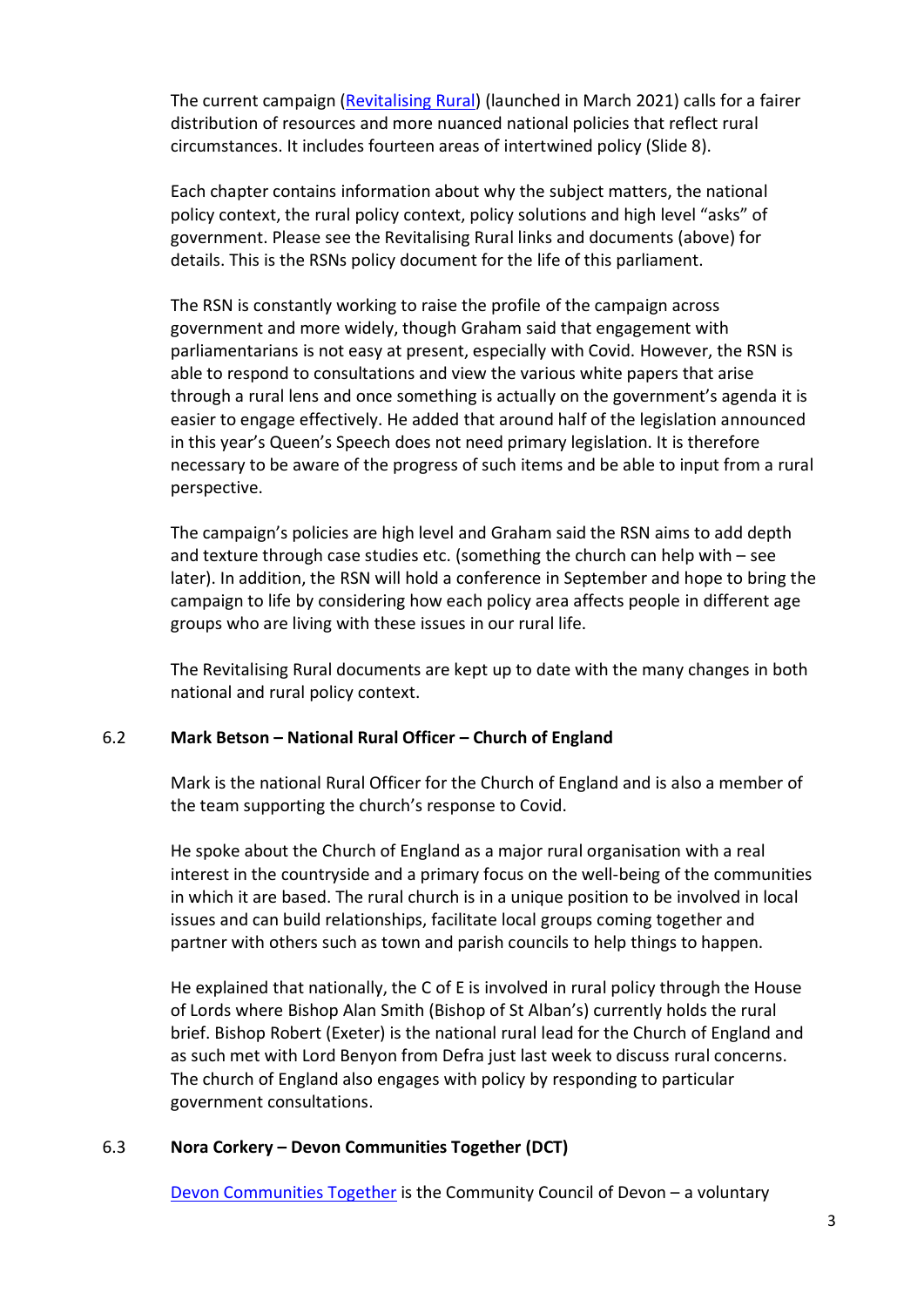organisation which stands alongside and supports rural communities in Devon. It is celebrating its 60<sup>th</sup> anniversary this year. It looks at the issues that affect people's lives in rural areas, and Nora described it as a "strength-based" organisation, identifying the strengths that we have in rural areas and using them to benefit their communities. Nora herself has a background in rural advocacy and social justice, including long service in CAB.

DCT is also part of [ACRE](https://acre.org.uk/) – (Action with Communities in Rural England) which, like the RSN, is a national network. ACRE works with the RSN and has been actively supporting the "Revitalising Rural" campaign.

The main topic of Nora's talk was about Health Inequalities in Devon – her presentation is available [here.](https://www.devonchurchesruralforum.org.uk/rural-issues/health-and-social-care/) She presented data showing huge inequalities in life expectancy, years of illness free life, people needing long term care, alcohol dependency and more in Devon. She emphasised that these were not just numbers but people's lives. As always the situation is complicated and there is no easy fix. We have a mix of remote rural settlements, isolated dwellings, coastal and peripheral rural communities and all have different needs and different levels of access to care. A "one size" model of health and care provision does not fit all.

She said "Multiple Indices of Deprivation" are used for planning for health as in many service areas, but these can mask rural needs which are more diverse and include pockets of high deprivation. The total population in Devon is marginally more rural than urban and Nora highlighted recent research and work on rural deprivation mapping. This has been done for Devon and DCT working with others on how to take this forward to help services to be more responsive to local need.

The rural social determinants of health are listed in Nora's presentation and include lower educational attainment, gender inequality, low wages, part time work, limited child care, food security, older housing stock, fuel poverty, low levels of affordable housing, less public transport, less diverse childhood leisure activities and higher rates of loneliness in young people. She said there was a huge response in Devon in the pandemic with communities providing food through community larders etc. to families living in food poverty.

Despite the problems, Nora said she was pleased that rural health equalities are being treated seriously in a way that haven't before. The new integrated care service is under development. DCT is playing its part as a strategic partner, highlighting rural health inequalities and hosting an on-line seminar on the subject in June and a new Devon Health Inequalities group will hopefully have big influence. Much can be achieved by working closely together with communities.

Nora spoke about the ["Rural Proofing for Health Toolkit"](https://ruralengland.org/rural-proofing-for-health-toolkit/) published by Rural England in December 2020. This will help local organisations provide services that take better account of rural needs. Our local Integrated Care Service (ICS) is working with DCT testing new services using the new tool kit. This is the first time rural proofing has been part of service planning in this more formal way.

She asked "What can we all do?" Helping people to feel more involved in their communities through community life and activities has a good impact on health and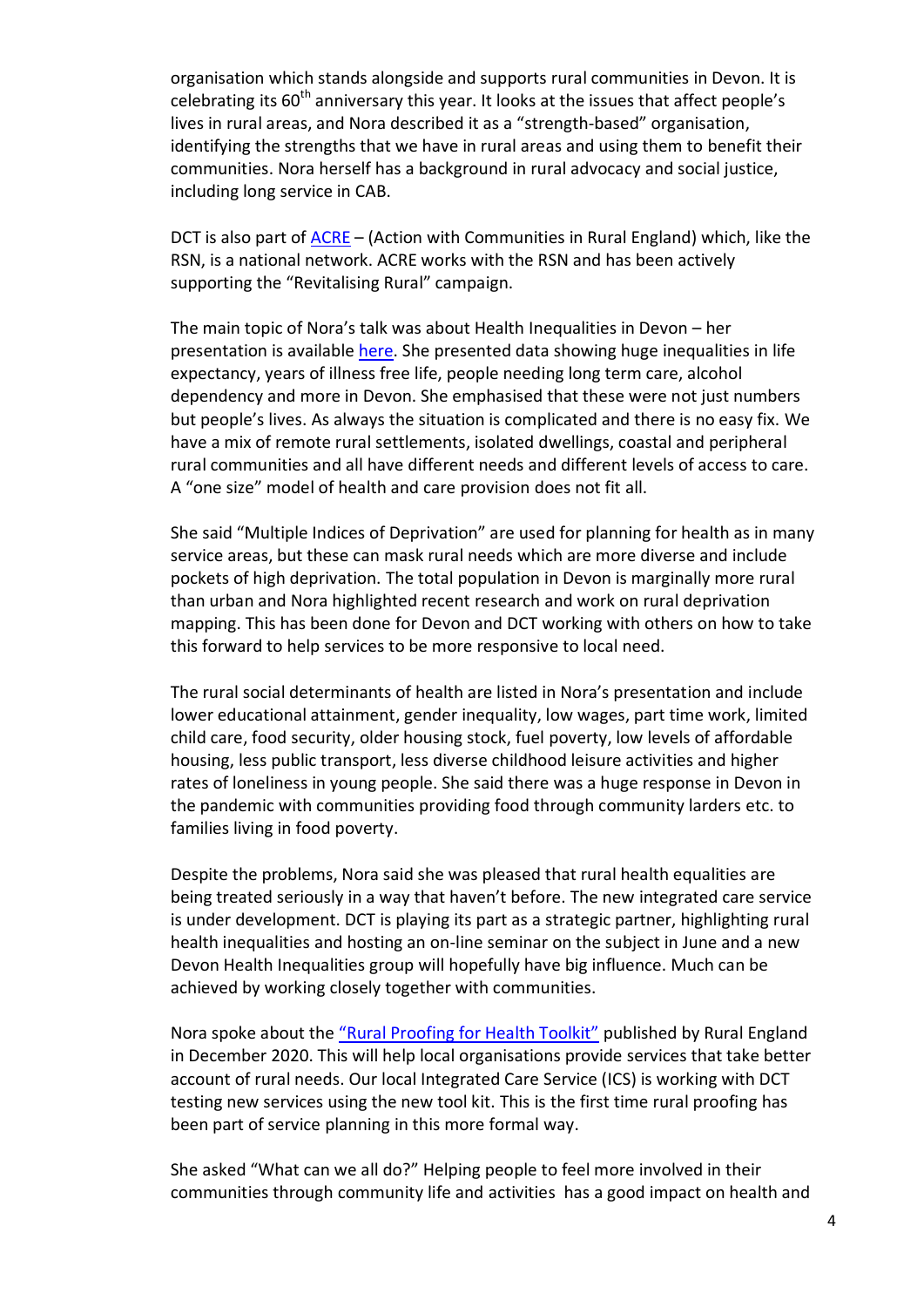wellbeing outcomes as does promoting physical and access to nature. She also highlighted working together to gather intelligence locally to feed into decision makers and building place based partnerships. She said churches could get involved in local care partnerships which are where a lot of decisions will be made. DCT is part of broader voluntary and community sector and as part of the Covid Recovery Group is collaborating with public sector on ways in which voluntary sector can help.

6.4 **Discussion** (discussion has been recorded under topic rather than a linear record of the meeting)

#### 6.4.1 **Rural Housing**

On rural housing, Dave Watson spoke about his son shortly to be married, who cannot get a house in the village he has been brought up in and six other young people in the same situation. The new houses being built locally are of an "executive" level and out of range of local people. Sylvia West spoke about young families in her local area who are facing rising rents and sleepless nights. Marisa spoke about a couple in their 80s who have a notice to quit their current home. They have seen over 30 properties but have never been quick enough. She also spoke of a family with 4 in a long term let where the house is being sold. However, there is nothing big enough for the whole family available.

Much work is needed on rural housing to take into account genuine affordability, housing design, including appropriate sizes, opportunities for families to upsize or downsize and construction materials. Mark added that it is really important to be able to enforce the planning rules and ensure that what is actually developed is what was originally agreed, especially with respect to affordable housing options.

Graham said that the RSN has always campaigned on rural housing and spoke about the knock on effects for rural business, workforce availability, health and social care and more, if people cannot live in the areas where they are needed to work. One of the issues is the definition of affordable housing which is 80% of market rent – but for local people on lower than average wages this is often still quite unaffordable. He also said government policy needs to take account of the social context as well as affordability when making policy.

Devon Housing Partnership is launching a new Devon Housing Hub. You can find out more about Devon Communities Together's work on rural housing [here.](https://www.devoncommunities.org.uk/services/rural-housing)

Mark said that churches can have a significant role in facilitating local conversations and get involved in Neighbourhood Planning processes. In some cases church land may be available for local building, especially for affordable housing for local people.

Community Land Trusts can also be vehicles for developing locally needed housing as well as working with developers, and the church can have a role to play in supporting these community groups – and in some instances may even have some church land that may be used for the purpose. Chris Keppie highlighted a recent affordable development - via a Community Land Trust - in Christow where 18 houses were built recently, of which 14 were 'genuinely affordable' and all built to the Passivhaus standard (of sustainability). The Community Land Trust Network website can be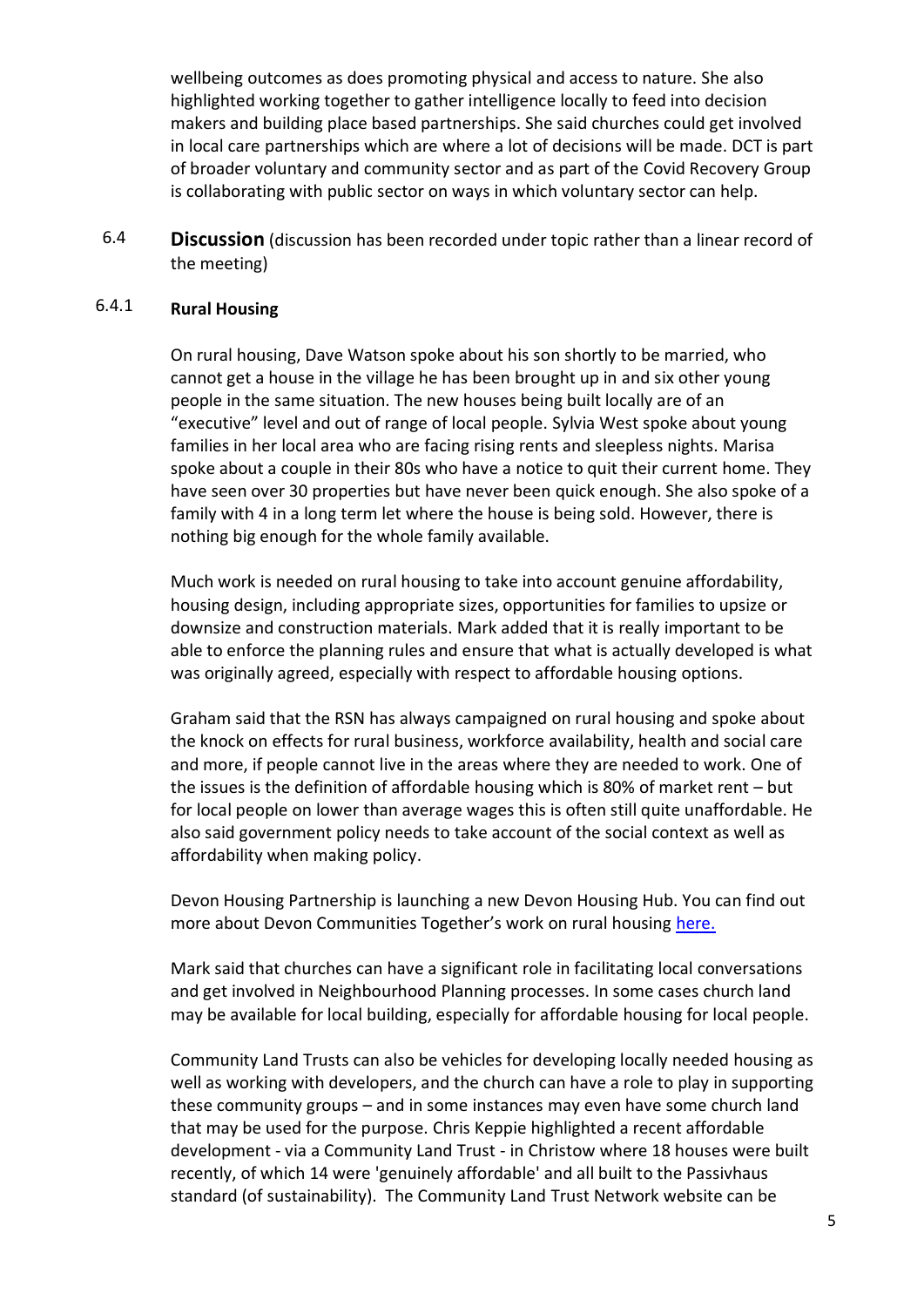accessed [here](https://www.communitylandtrusts.org.uk/) for those desiring further information.

### **Post meeting notes related to affordable housing**:

- This BBC article "Guli Franci-[Dehqani: The bishop tackling England's housing](https://www.bbc.co.uk/news/uk-politics-57985577)  [crisis"](https://www.bbc.co.uk/news/uk-politics-57985577) gives an interesting overview of her work with individual churches and dioceses to explore what local housing opportunities may be possible.
- As an example, the article highlights a housing project set up by Keswick Churches Together to provide homes for local people. Their website says

*"KCHT is a Community Land Trust, run by volunteers, and was formed in response to a series of Churches Together in Keswick consultations in 2009. This highlighted the housing issues experienced in Keswick due to the combined impact of high house prices and second homes, low wages associated with the tourism industry, the loss of affordable housing through the Right to Buy, and the high cost of a housing association shared ownership scheme. Our aim is to provide homes for local people who cannot afford to buy or rent long-term accommodation at current market prices."*

If you are interested you can find further information [here.](https://www.keswickcommunityhousingtrust.co.uk/about.html)

 There is also reference to the Church of England report "Coming Home" about the housing crisis in Britain, published in February 2021. You can access the report via our website [here.](https://www.devonchurchesruralforum.org.uk/rural-issues/housing/coming-home.php)

### 6.4.2 **Helping churches become involved in rural social issues / Neighbourhood Audits and Plans**

Picking up ideas about churches involvement with wider community issues, John Corrie said that the reality in many parishes was small elderly congregations occupied by "keeping the show on the road" with little time left for wider community engagement. Many people are engaged with the community as individuals by virtue of the different roles in the community that they hold. The challenge is to help the church "as the church", rather than as individuals, to be engaged - so how do we help very small churches in this endeavour?

Mark spoke about the C of E ["Everyday Faith"](https://www.churchofengland.org/our-faith/everyday-faith) initiative and said that one of the ideas within this was to help people who are engaged in their local communities relate their activities to the life of the church. There are also opportunities that church leaders can create such as linking with parish councils like they do with schools. This helps people who are working in wider community roles to feel supported in their work.

Whilst recognising that many people are tired, he also said there are people in the community who look favourably on the church who would want to help, and engaging with things like community audits – or working with someone who is undertaking this kind of work where you have a very small group – to try and look at what as a church we might do to support the community  $-$  and vice versa - can be very helpful.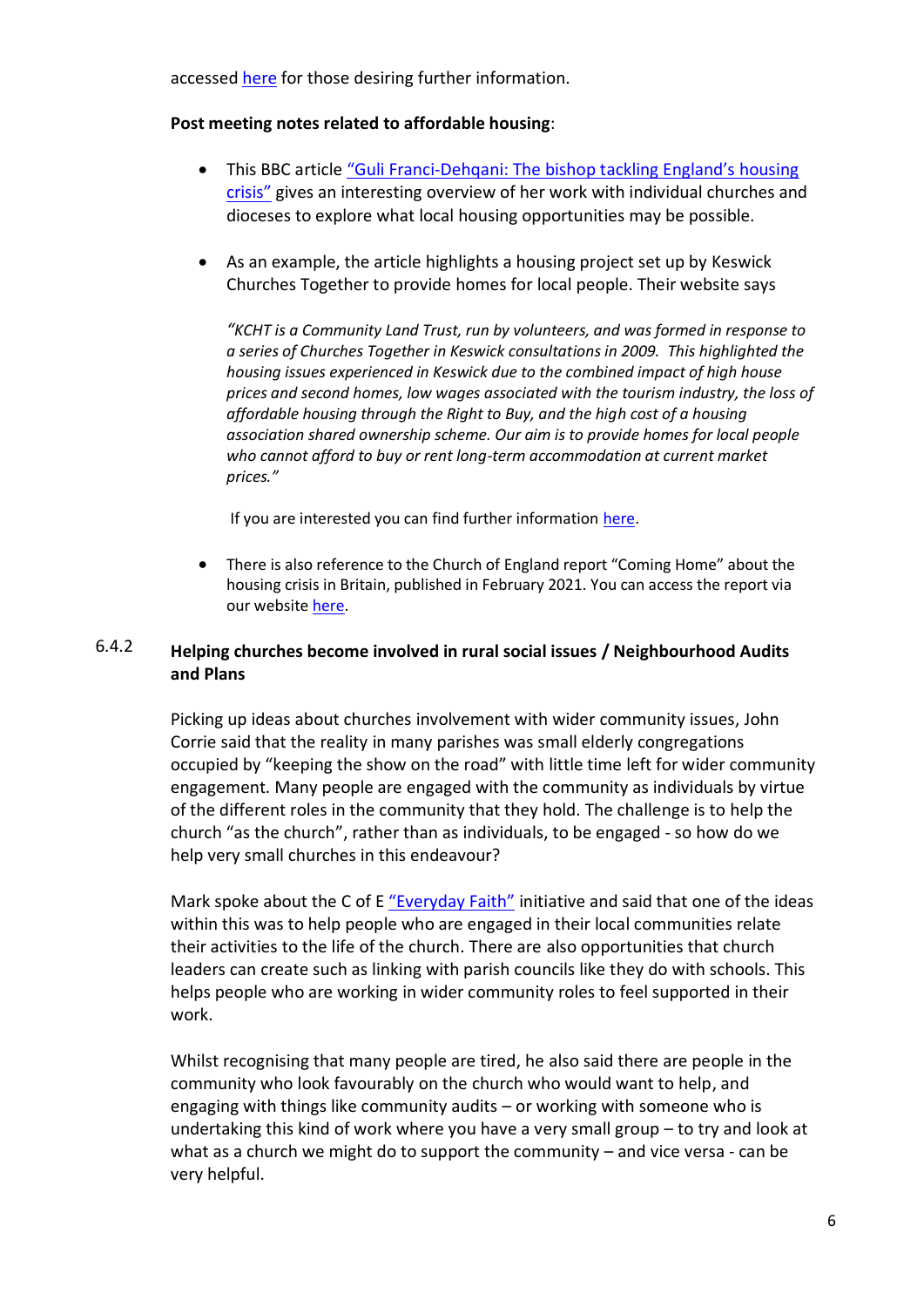Douglas commented that John is in a deanery where three churches are beginning the process of closing. Some churches are tired – and buildings will have to close – and the expectation that buildings will always be there is breaking down.

Penny said we cannot underestimate how connected all the rural issues are to each other. Even if we had the housing we also need the employment opportunities for the younger people to live in those houses and the transport to enable them to get to work. And connectivity is vital to almost every aspect of life, especially for rural businesses. The church comes from a place of faith, but is interested in all aspects of rural life – housing, community life, health and more because of all those things make up life in all its fullness. This holistic approach lends itself to the church being involved in community development in the widest sense, and in its ability to bring different groups together in partnership.

Whilst it can be challenging to connect with the whole community - rather than sections - community audits can be very helpful. Organising a "Community Audit", perhaps of gifts and community needs, can be a powerful message of service from a local church and this time of recovery from the pandemic is a good time to be looking at this.

Growing the Rural Church has a [website](https://www.growingtheruralchurch.org/resource/) that offers tools to help with community audits and much more and Sarah Cracknell and the project team are also available for [one to one support](https://www.growingtheruralchurch.org/contact-gtrc/) and guidance.

It is also possible to partner with others in the community, and the Growing the Rural Church project team is well placed to help churches in Devon with this.

#### 6.4.3 **Working Ecumenically**

Dave W, who is a parish councillor as well as a lay preacher, also encouraged all churches to get involved with the neighbourhood planning process and to work ecumenically wherever possible. Jane S concurred and spoke about the need to bring our contributions to the debate as people of faith working together ecumenically. She added that in rural areas particularly it had been necessary to translate Covid guidance into local ecumenical working arrangements and it would be helpful if this could be addressed.

#### 6.4.4 **Training for Rural Specialists**

Penny – in reporting back on recent RSN seminars attended – highlighted a presentation in the rural health and social care seminar about a scheme to train doctors differently for rural work – so that instead of learning to be specialists in one field at a major training hospital they were learning to be specialists over a wider range in a more rural area. Teachers are also being trained specifically to work in a rural context. She found it interesting that there seems to be increasing recognition that different skills are needed for many roles in rural areas. In the DCRF we have had previous conversations about how to use the resources and experience of members of the Forum to bring to bear on our own training for rural ministry. It is hoped we can pick this up again at a future meeting.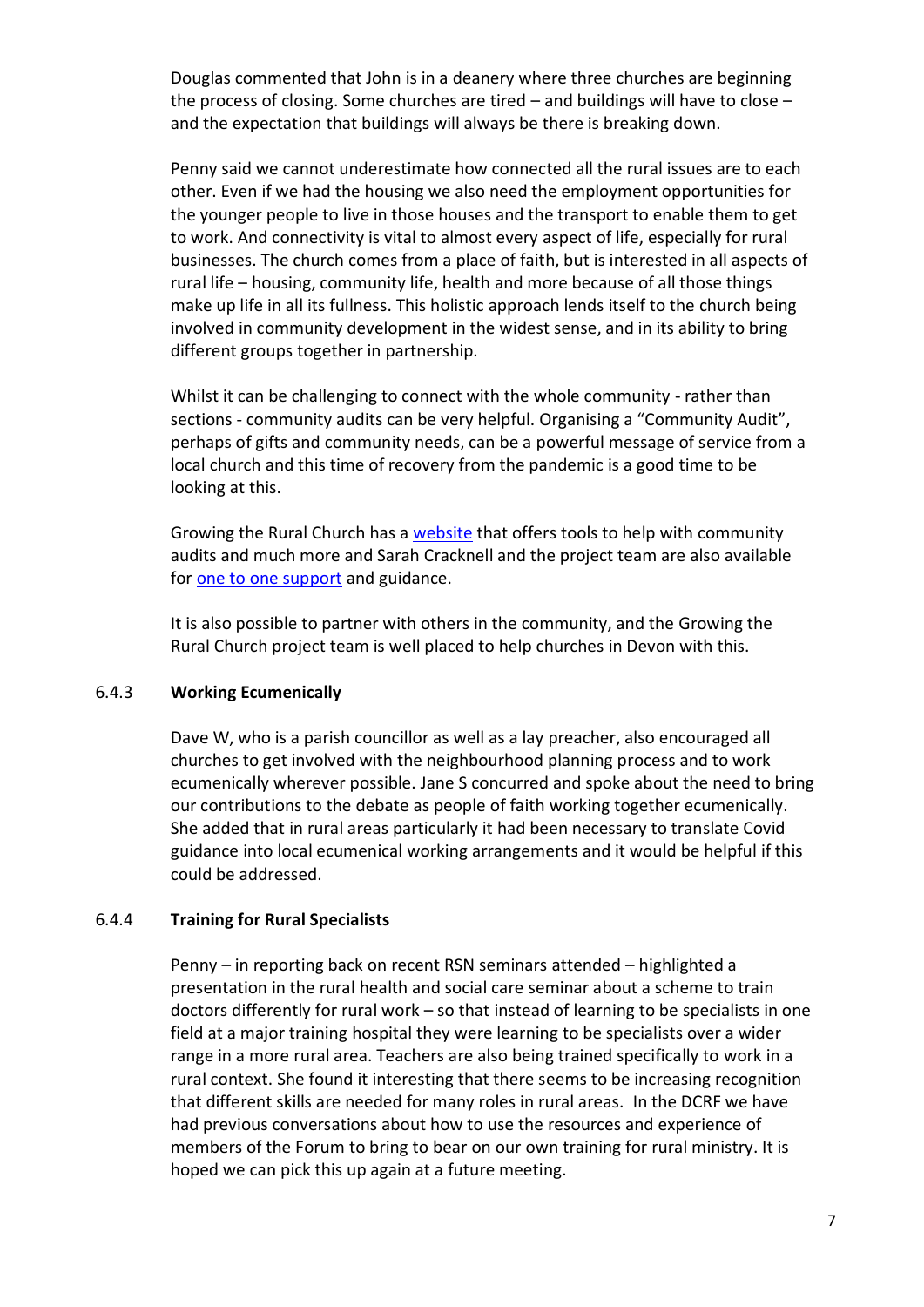### 6.4.5 **What churches can do – Intelligence Gathering and Consultations**

As noted earlier, both the RSN and DCT are always looking for more depth and structure to add life to academic descriptions. One way the churches can help with this is to feed in case studies from any of the policy areas that we have experience of in our local areas. Examples would include those brought forward earlier regarding rural housing. People can email Graham directly [graham.biggs@sparse.gov.uk](mailto:graham.biggs@sparse.gov.uk) and similarly Nora suggested emailing either [info@devoncommunities.org.uk](mailto:info@devoncommunities.org.uk) or herself directly [ncorkery@devoncommunities.org.uk.](mailto:ncorkery@devoncommunities.org.uk)

Graham also highlighted the helpfulness of asking people – either from the local church or the person/family concerned – if they would be available to speak to the media about their story as whenever the RSN raise an issue with the media they are asked for a "real person" who can bring the story alive. He added that the people who influence politicians are their constituents and real stories are important from this point of view also.

Douglas added that the Citizens Advice Bureau always had twin aims – one to help people – and secondly to gather the information gained in helping people to influence social policy. He said that in the churches we do really well being involved and helping people – but we are less good at using all the information we gain this way to influence the course of affairs of the country – a point Chris said had also been made recently by Dame Louise Casey (the ex homelessness czar). Chris also highlighted the third and fourth points of the Anglican '5 marks of mission' which puts this in a different way: #3: To respond to human need by loving service plus #4: To transform unjust structures of society, to challenge violence of every kind and pursue peace and reconciliation. He was pleased to hear ways of being able to feed case studies through RSN and DCT.

As part of the RSN, and through other networks, the DCRF will from time to time be invited to comment on various relevant government consultations. This offers another way we can feed back.

**Action:** As well as individuals feeding into RSN and DCT, Penny will work with Douglas to develop a process to collect and collate case studies via the DCRF.

### 7 **Farming**

The latest farming update can be found on our website [here.](https://www.devonchurchesruralforum.org.uk/farming/farming-reports/farming-update-prepared-for-dcrf-meeting-july-14th-2021.php) Penny thanked all who had contributed to this. It includes information about crops and weather but also the Environmental Land Management Strategy (ELMS) and various other farming issues of the day. We will be picking up all these and more for discussion at our forthcoming farm visit.

Danny added that to begin with people were quite positive about ELMS but the detail is not finalised and many are waiting to see what will happen. In the meantime, the BPS payments are going down and there will be a shortfall of income this year. There is talk of a loss of around 30% of small farms which will be a big loss for the rural areas. However he said prices are good at present though input costs are going up.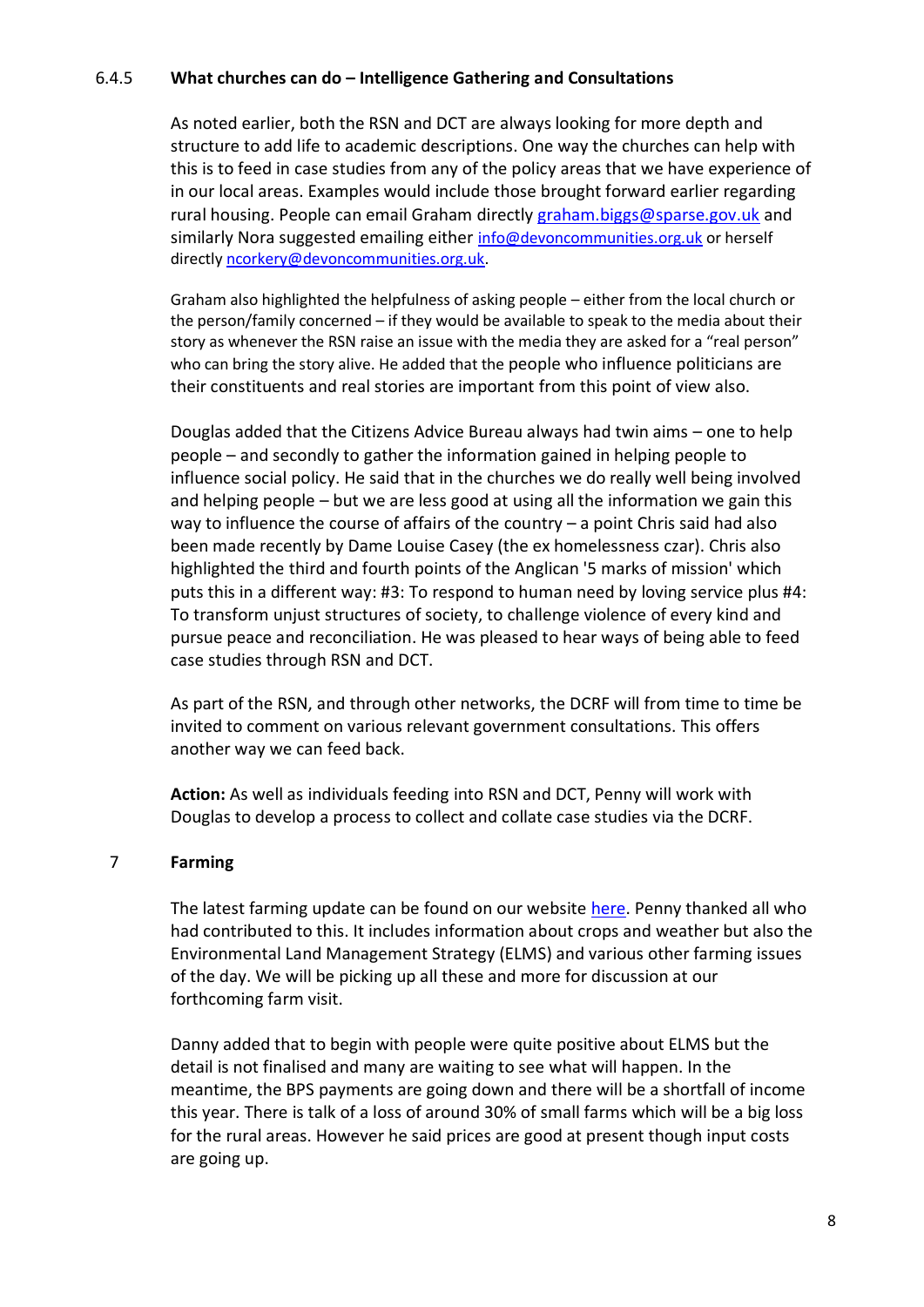Douglas thanked Danny for hosting the farm visit which will take place at Danny's farm, Barton Farm, Bondleigh, on August  $4<sup>th</sup>$  (booking via Penny). Danny farms 200 beef cattle and cereals. The visit will begin at 12 noon with lunch, offered by Danny and Jane Semorad, with donations if desired for the FCN. The afternoon will end with a short service of evening prayer in Bondleigh church at 3.30pm.

Following the excellent Plough Sunday service, the FCN Lammas Day service can be viewed on you tube [here](https://www.youtube.com/watch?v=GHk5U_XH4XY) 

### 8 **Feedback from meetings attended**

Chris Keppie, Dave Watson and Simon Leigh all attended the meeting hosted by the Clewer Initiative regarding the Farm Welfare App and Modern Slavery in a rural context. Chris reported:

*In addition to the existing particular challenges of rural slavery compared to urban (reduced passing footfall, and fewer public visits to farms compared to nail bars/car washes etc. - so less visibility for both reasons), there's also a new Brexit issue of a need for c.80k additional agricultural workers from overseas (based on previous years), but the govt has stipulated quota limits of 30k from Europe post-Brexit (from 4 main agencies) – hence 50k shortfall, very likely to be met by criminal gangs… Obviously a need for employers to question agents as to how good reliability of labour, to be aware of signs, including by getting to know their workers. Another key point stressed was the continuing increase of county lines exploitation of vulnerable homeless people – with cars/vans appearing in evenings (mainly in urban areas) to offer accommodation & drugs in exchange for 'work', and taking groups off there and then: something to look out for. Similarly in and around food banks.*

A summary of resources provided by the Clewer Initiative on this subject can be found on our website **[here](https://www.devonchurchesruralforum.org.uk/control/content/page.php?page_id=310)**

## 9 **Notices and Events**

The Agricultural Christian Fellowship is hosting a seminar on 30<sup>th</sup> October via zoom entitled "Countryside at the Crossroads" – details will be circulated when available.

Rural Mission Sunday is  $18^{th}$  July – see [ARC website](https://arthurrankcentre.org.uk/) for details.

18<sup>th</sup> July - 9.30am, modern day slavery service from St David's, Led by Chris Forster of Transforming Together, and referencing the Clewer Initiative

To keep our "What's On" page up to date please send details of any events etc. to Penny.

[https://www.devonchurchesruralforum.org.uk/whats-on/events-conferences](https://www.devonchurchesruralforum.org.uk/whats-on/events-conferences-workshops/)[workshops/](https://www.devonchurchesruralforum.org.uk/whats-on/events-conferences-workshops/)